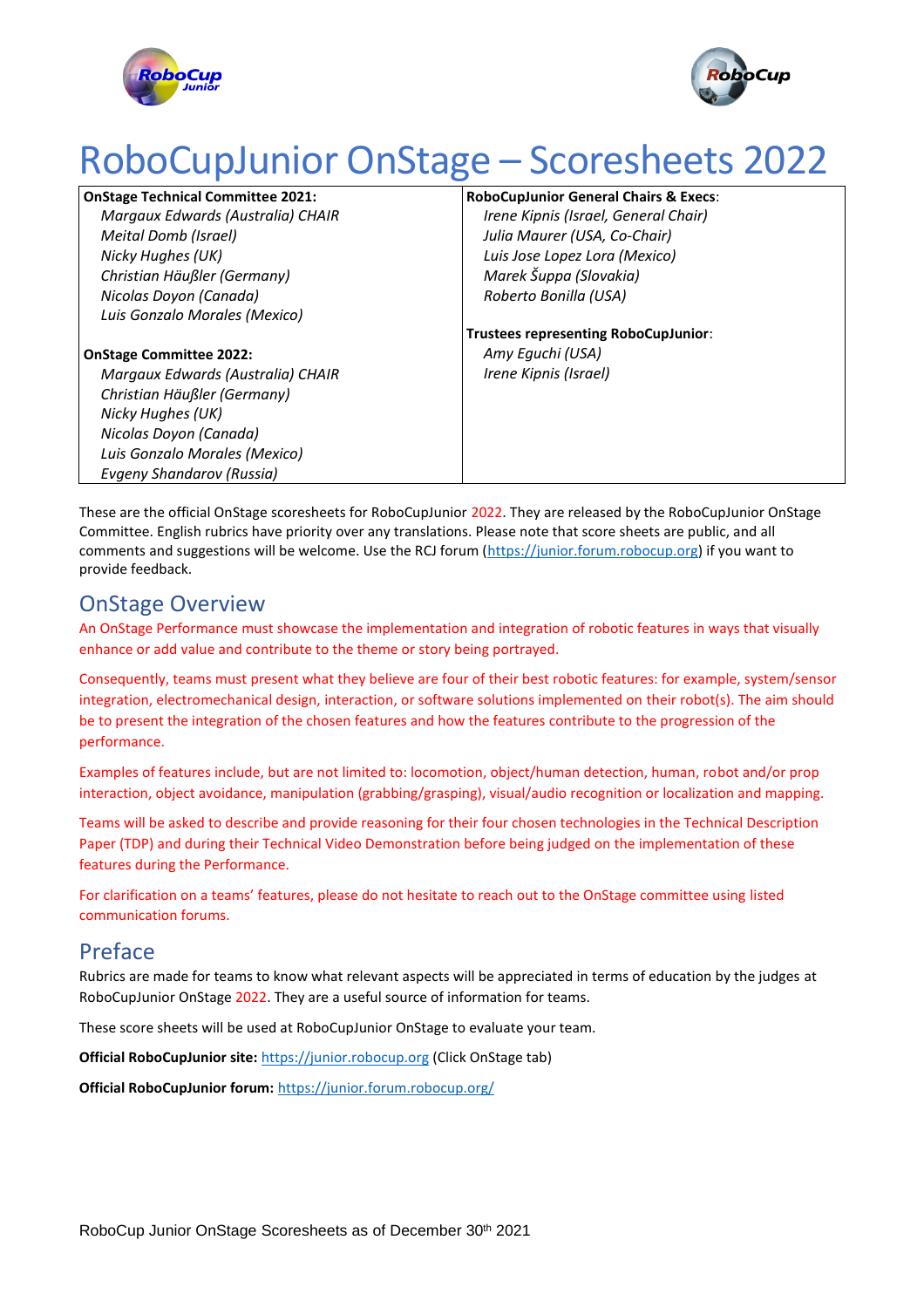



# OnStage **Technical Video Demonstration** Score Sheet 2022

#### **Team Name: ………………………………………… Country/Region: ………………………...……**

| Category                         | Examples of how high marks may be achieved are:                                                                                                         | <b>Mark</b> |
|----------------------------------|---------------------------------------------------------------------------------------------------------------------------------------------------------|-------------|
| Robotic<br>Demonstration         | Demonstration of a fully working robotic system.                                                                                                        |             |
|                                  | Demonstrates the overall capabilities of the robot(s), including the four<br>chosen features                                                            |             |
|                                  | Demonstrates fully working robotic systems without costumes as<br>described in the Technical Description Paper                                          | /10         |
| Design Process                   | Explain the design processes used during the development of the<br>robotic systems                                                                      |             |
|                                  | Highlights how they overcame challenges in their design process,<br>especially focusing on team's problem solving                                       |             |
|                                  | Communicates team member's roles and the contributions to the<br>different systems (electromechanical, software etc.)                                   | /6          |
| Presentation                     | Clarity and quality of the presentation.                                                                                                                |             |
|                                  | Presents a well-polished demonstration. Graphics and accompanying<br>materials are clearly explained and presented.                                     | /5          |
| Communication of<br>Technologies | Communicating                                                                                                                                           |             |
|                                  | Effectively communicates the technical capabilities of the robot to the<br>audience in a concise and clear manner.                                      |             |
|                                  | Technically unusual, creative, or ambitious concepts in the team's<br>robotic performance are clearly explained.                                        | /5          |
| <b>Feature Selection</b>         | <b>Features</b>                                                                                                                                         |             |
| Process                          | Teams will be rewarded for their explanation of the selection process<br>used in deciding their four features to be judged during their<br>performance. | /4          |
|                                  | <b>Total Score</b>                                                                                                                                      | /30         |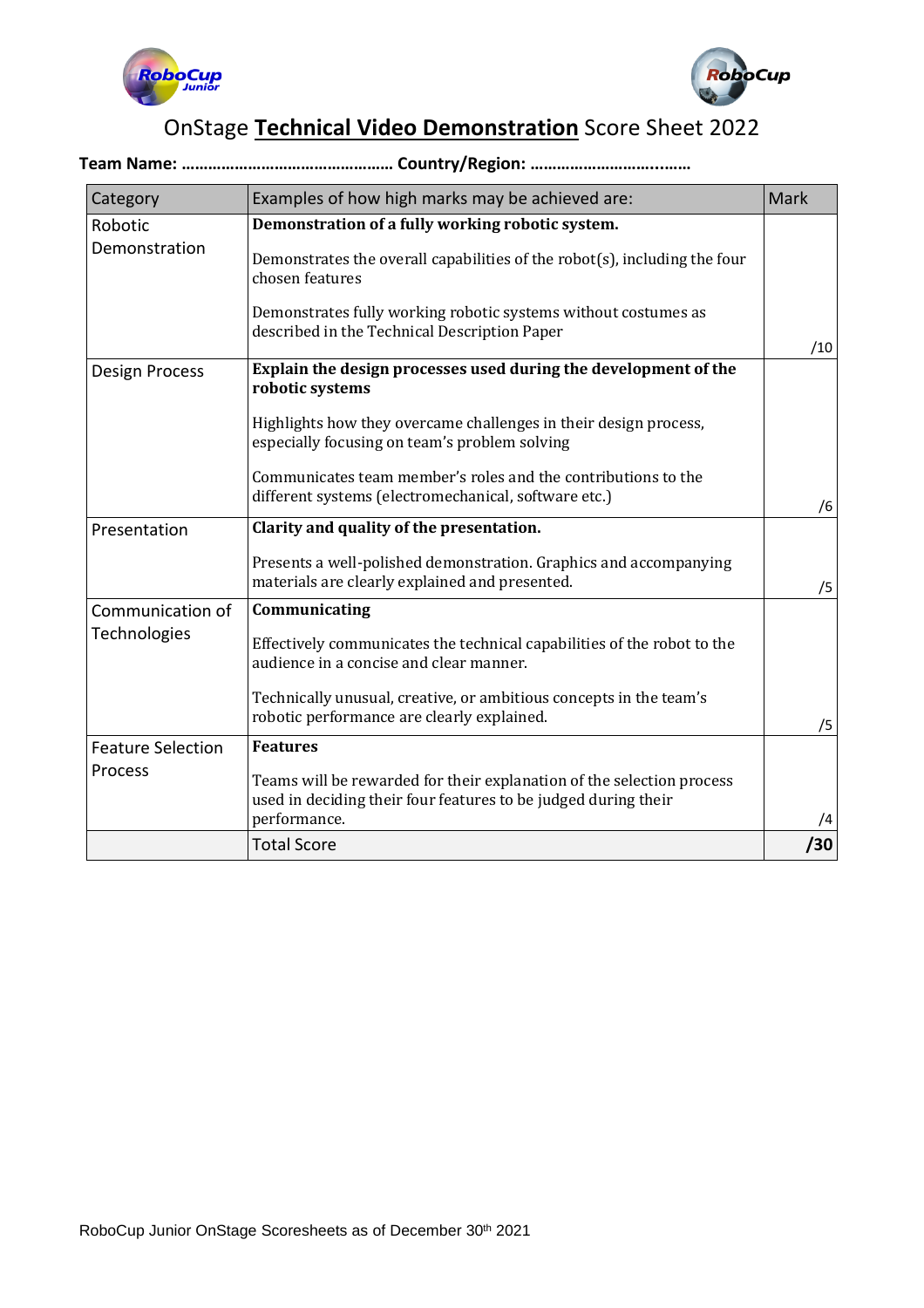



# OnStage **Technical Interview** Score Sheet 2022

#### **Team Name: ……………………………………...……… Country/Region: ……………………**

| Category                                                                   | Examples of how high marks may be achieved are:                                                                                                                                                                                                                                                                                                                                                                                                                                                                                                                                                                                                                                                                                                                      | <b>Mark</b> |
|----------------------------------------------------------------------------|----------------------------------------------------------------------------------------------------------------------------------------------------------------------------------------------------------------------------------------------------------------------------------------------------------------------------------------------------------------------------------------------------------------------------------------------------------------------------------------------------------------------------------------------------------------------------------------------------------------------------------------------------------------------------------------------------------------------------------------------------------------------|-------------|
| Programming                                                                | Ability to explain the program and the interactions between the<br>hardware and software:<br>Choice of programming language,<br>Difficulties with the software<br>Development of appropriate models, datasets and/or libraries to solve<br>programming solutions                                                                                                                                                                                                                                                                                                                                                                                                                                                                                                     |             |
|                                                                            | Innovative programming solutions<br>Efficient and optimized programming with clear documentation and<br>commenting                                                                                                                                                                                                                                                                                                                                                                                                                                                                                                                                                                                                                                                   | /6          |
| Electromechanical<br>Systems                                               | Ability to explain why electromechanical design choices were made:<br>Choice of materials and actuators<br>System kinematics<br>Development of custom electronics (including PCBs)<br>Power management, regulation, and battery choices<br>Microcontroller choice<br>Design choices are made to ensure systems are reliable and durable<br>Explain how systems are fit for purpose - examples include:<br>Complex mobility - omnidirectional/legged robots<br>Traverse different terrains<br>High precision systems including pneumatics<br>Functional arms/hands/faces<br>Robotic arms for manipulation<br>Automatic balance system                                                                                                                                 |             |
| Sensor and<br>Communication<br>Systems                                     | Custom components<br>Ability to explain the role of sensors and communication in the systems<br>and how the robots interact with the stage environment:<br>Robot systems can dynamically respond to unplanned events<br>Robots can sense their environment and use the information to<br>dynamically respond with an action<br>Integration of multi sensor systems to develop solutions<br>Development of communication between sensors<br>Creation of communication architectures (asymmetric<br>communication)<br>Explain how systems are fit for purpose - examples include:<br>Visual/Audio recognition<br>Developed guidance, navigation, and control systems<br>Robot-Robot interaction<br>Natural Robot-Human interaction<br>Stage/Robot localization systems | /9<br>/9    |
| <b>Technical</b><br><b>Description Paper</b>                               | Demonstrates authenticity in the project development.<br>Clear descriptions of the four chosen features<br>Hardware and software choices are clearly described.<br>The submission was made using the correct format.                                                                                                                                                                                                                                                                                                                                                                                                                                                                                                                                                 | /6          |
| <b>Deductions</b><br>(At discretion of<br>judges, up to 15<br>points each) | • Judges believe the work was not done by team members<br>• Team members are unable to discuss their technical involvement with the<br>robot                                                                                                                                                                                                                                                                                                                                                                                                                                                                                                                                                                                                                         |             |
| <b>Total Score</b>                                                         |                                                                                                                                                                                                                                                                                                                                                                                                                                                                                                                                                                                                                                                                                                                                                                      | '3C         |

RoboCup Junior OnStage Scoresheets as of December 30th 2021